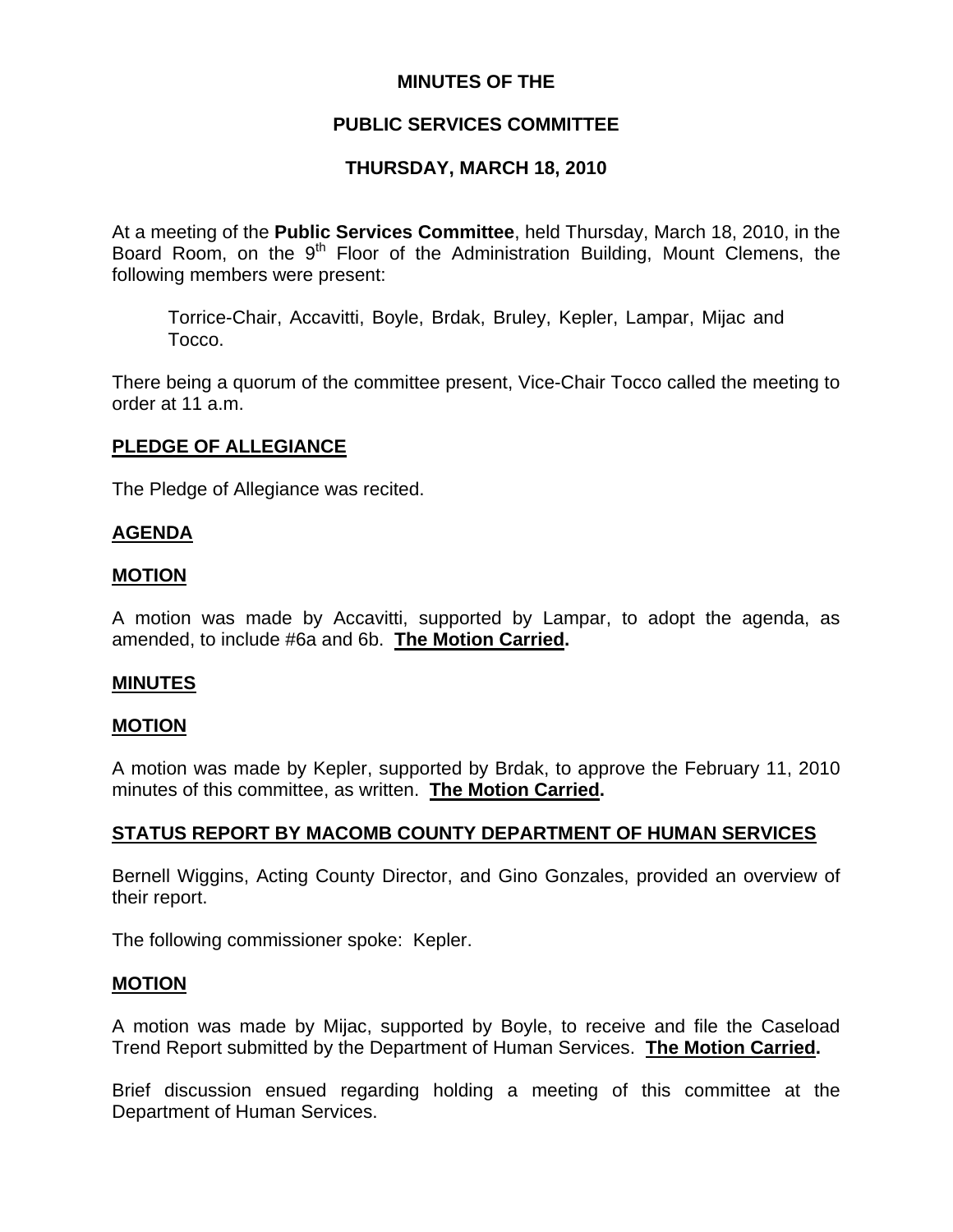# **AUTHORIZE COMMUNITY SERVICES AGENCY TO RECEIVE ARRA FUNDS FROM THE DEPARTMENT OF EDUCATION FOR THE COMMODITY FOOD PROGRAM**

# **COMMITTEE RECOMMENDATION – MOTION**

A MOTION WAS MADE BY BRULEY, SUPPORTED BY BRDAK, TO RECOMMEND THAT THE BOARD OF COMMISSIONERS AUTHORIZE THE COMMUNITY SERVICES AGENCY TO RECEIVE \$37,042 IN AMERICAN RECOVERY AND REINVESTMENT ACT (ARRA) FUNDS FROM THE DEPARTMENT OF EDUCATION FOR THE COMMODITY FOOD PROGRAM. **THE MOTION CARRIED.** 

## **AUTHORIZE COMMUNITY SERVICES AGENCY TO RECEIVE FUNDS FROM THE DEPARTMENT OF EDUCATION FOR THE EMERGENCY FOOD AND ASSISTANCE PROGRAM**

## **COMMITTEE RECOMMENDATION – MOTION**

A MOTION WAS MADE BY BRULEY, SUPPORTED BY KEPLER, TO RECOMMEND THAT THE BOARD OF COMMISSIONERS AUTHORIZE THE COMMUNITY SERVICES AGENCY TO RECEIVE \$80,190 FROM THE DEPARTMENT OF EDUCATION TO SUPPORT THE EMERGENCY FOOD AND ASSISTANCE PROGRAM (TEFAP). **THE MOTION CARRIED.** 

## **STATUS REPORT BY COMMUNITY SERVICES AGENCY DIRECTOR**

Frank Taylor provided a progress report on the American Recovery and Reinvestment Act grants and spoke about the 2009 Annual Report distribution.

### **MOTION**

A motion was made by Brdak, supported by Bruley, to receive and file the report from the Community Services Agency Director. **The Motion Carried.** 

## **STATUS REPORT BY VETERANS SERVICES DEPARTMENT DIRECTOR**

Laura Rios, Veterans Services Counselor, was present on behalf of Kermit Harris to answer questions.

### **MOTION**

A motion was made by Kepler, supported by Lampar, to receive and file the status report provided by the Veterans' Services Department for the month of February. **The Motion Carried.**